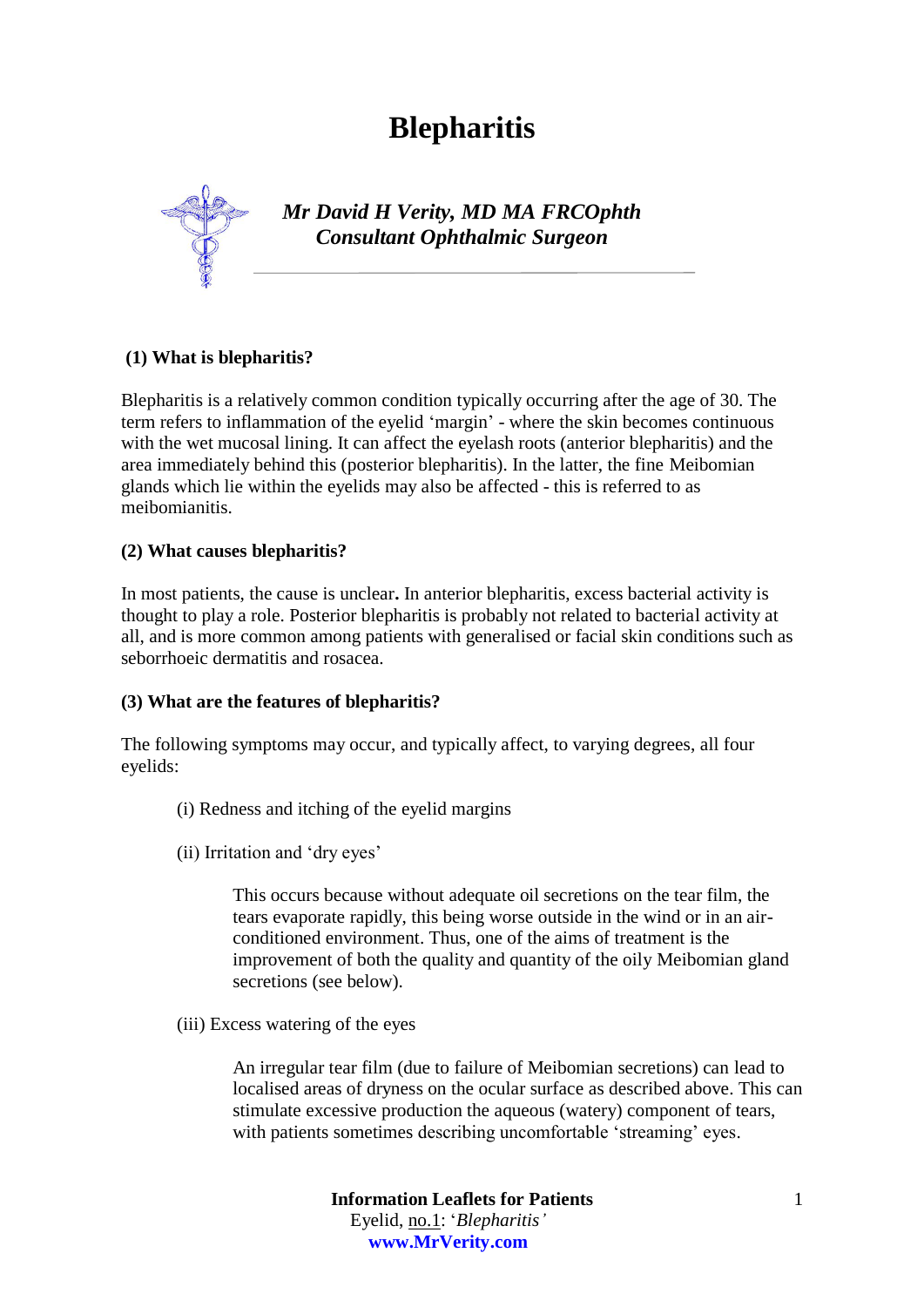Unfortunately, without the correct ratios between the mucus, aqueous and oily components of the tears, such excess watering does not adequately lubricate the ocular surface, and further cycles of excess watering can occur.

(iv) 'Cyst' formation within the eyelids

With thickening and collection of the oils within the Meibomian glands (this more likely in colder climates), a local inflammatory response may occur. Inaccurately termed 'cysts', these swellings are in fact localised inflammatory reactions to collection(s) of oil within the eyelid. Acutely, the 'cyst' is can become inflamed or even infected, and over a few weeks the inflammation either settles completely or leaves a residual lump within the eyelid (a chalazion).

(v) Eyelash loss and lid notching

These changes may occur in long-standing disease, but can also occur in other diseases, and an ocular opinion should be sought.

## **(4) Is blepharitis a life-long condition?**

No. The disorder tends to wax and wane and in most patients does not tend to last – in its severe form – for more than a few months.

## **(5) What factors make blepharitis worse?**

Blepharitis tends to be worse in cold windy weather, air-conditioned environments, prolonged computer usage, sleep deprivation, contact lens wear, and with general dehydration.

#### (6) **What investigations are required in blepharitis?**

Blepharitis is a clinical diagnosis, although in severe cases swabbing for bacterial cultures can be contributory, and if the diagnosis is in doubt, a biopsy may be required.

# **(7) How is blepharitis treated?**

The management of blepharitis includes the following measures, which should be performed in this order:

#### **(i) Long-term lid hygiene:**

Daily application of hot compresses to the closed eyelids helps to loosen any crusting on the eyelids, in addition to warming (and therefore thinning) the Meibomian gland secretions within the eyelids. Several techniques are described: the easiest way is to soak a flannel under the hot tap (do not scald), wring it out, and place this over the closed eyelids for  $15 - 30$  seconds, and repeat several times both morning and evening.